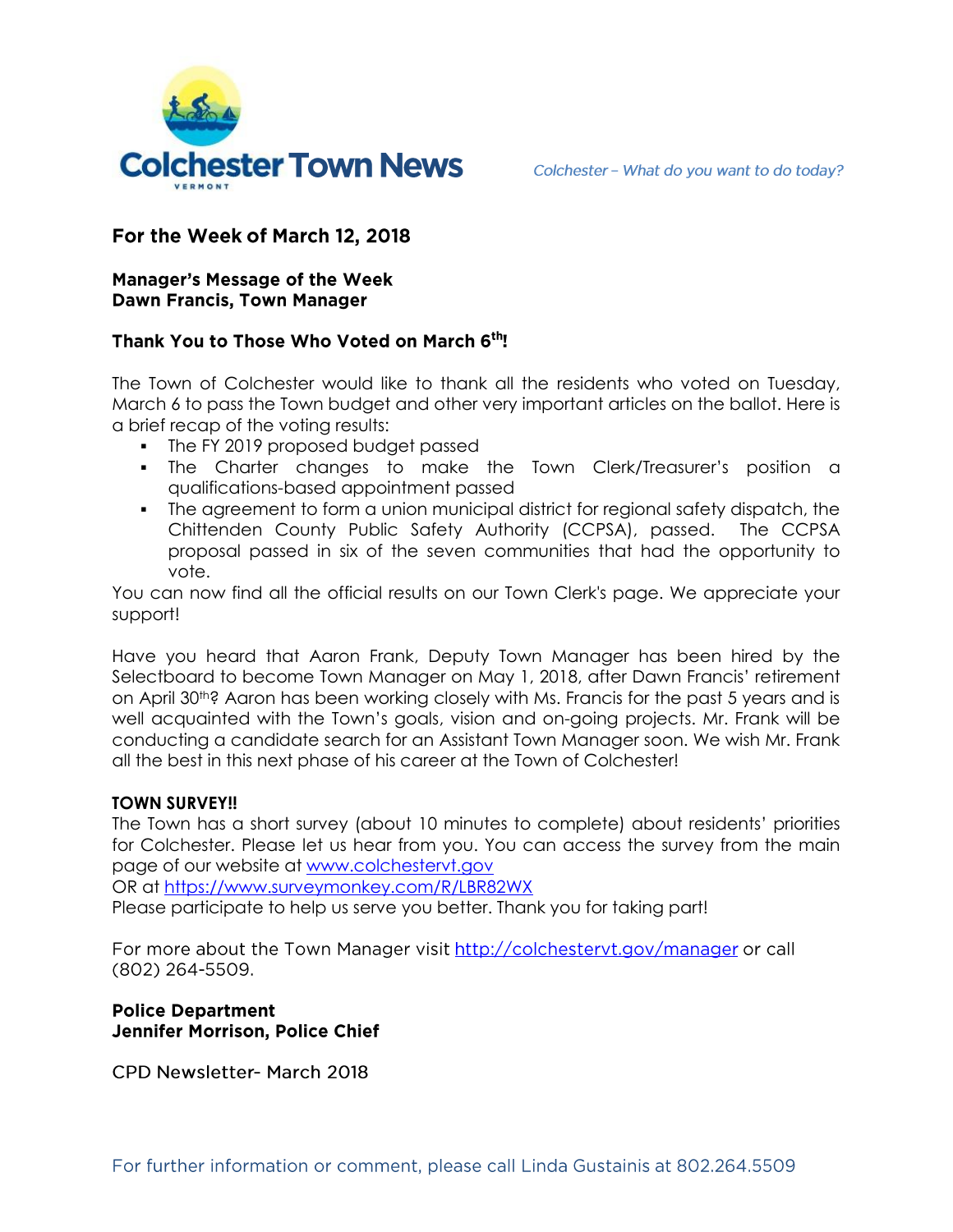

Late February and early March have remained busy for CPD both in terms of call volume and ancillary projects. In the wake of the school shooting in Florida we redoubled our efforts to maintain relationships at all of our schools and to ensure that emergency planning is continually updated and practiced. Our school based officers, Cpl. Mark Jacobs and Ofc. Christian Mellen, along with Lt. Doug Allen, has spent many hours focusing on school safety lately.

Back at headquarters we have stayed busy with ongoing review of policies and procedures, continual recruitment and (hopefully) hiring to get to full staffing, as well as planning our annual block training. Chief Morrison continues to lead the Vermont Association of Chiefs of Police and she is working hard to stay abreast of issues statewide and particularly in the legislature.

Spring will arrive soon. The snowbanks that currently crowd our roadways will be replaced by pedestrians and cyclists. This is your "pre-season" reminder to share the roadway and exercise care so that everyone makes it to their destination alive and well!

For more about Colchester Police Department visit http://colchestervt.gov/police or call (802) 264-5556 (non-emergency).

#### **Rescue and Technical Rescue Squads** Amy Akerlind, Rescue Chief

National "Stop the Bleed Day" is March 31st! FREE "Stop the Bleed" course offered at Colchester Rescue!

Uncontrolled bleeding is the #1 cause of preventable death from trauma. Just as CPR initiated by bystanders improves survival in cardiac arrest, immediate control of bleeding can be lifesaving.

Stop the Bleed is a national initiative designed to educate laypersons in the basics of bleeding control so they can deliver lifesaving care prior to the arrival of first responders. This course presents principles and techniques, including the proper use of tourniquets. Participants will receive a booklet "What Everyone Should Know to Stop Bleeding After an Injury." an instructional presentation, practical skills training and a printed certificate of completion.

What: Basics of Bleeding Control When: Saturday March 31, 2018, 10-11am Where: Colchester Rescue at 687 Blakely Road Cost: FRFF

Space is limited. Please register by emailing Shelby Evans sevans@colchestervt.gov